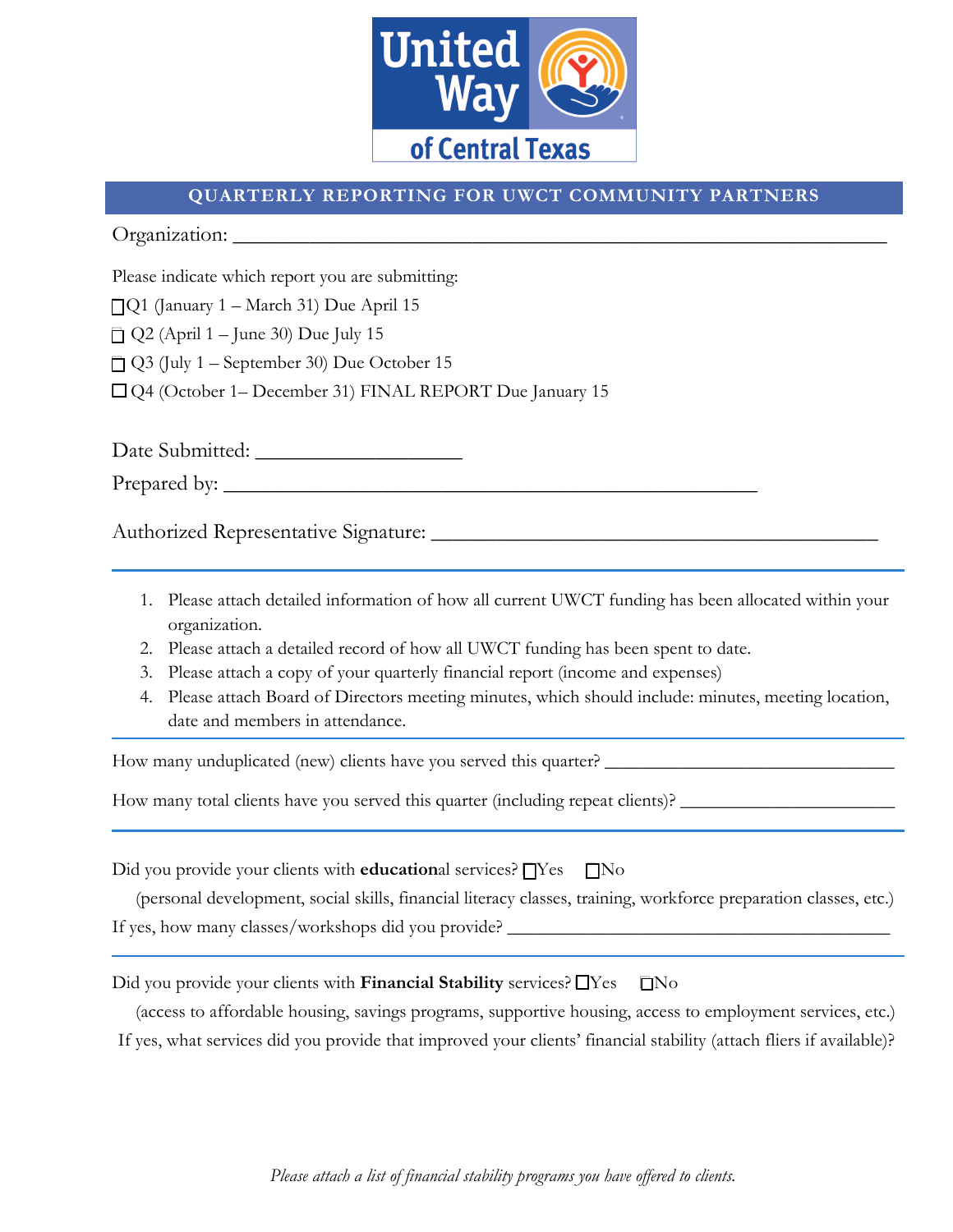

Did you provide your clients with **Health** services?  $\Box$  Yes  $\Box$  No

 (access to health care, medical services, mental health services, supportive housing, wellness programs etc.) If yes, what services did you provide that improved your clients' health & wellness (attach fliers if available)?

Did you help your clients with their **Basic Needs**?  $\Box$  Yes  $\Box$  No

(clothing, food, rental assistance, free legal assistance, etc.)

What services did you provide to clients to stabilize their situation? What services do you provide to ensure that your clients don't rely on your agency for meeting their basic needs in the future? How do you track outcomes for your clients to see if their situation in stabilized? What documentation of this can you provide us to show how you are tracking these outcomes?

How many referrals to other agencies have you provided?

*Please attach a list of agencies you have referred clients to and what services you wanted them to receive.* 

What systems do you have in place to follow up on these referrals, and the outcomes for your clients, that have been referred to an additional agency? Can you provide documentation of these outcomes?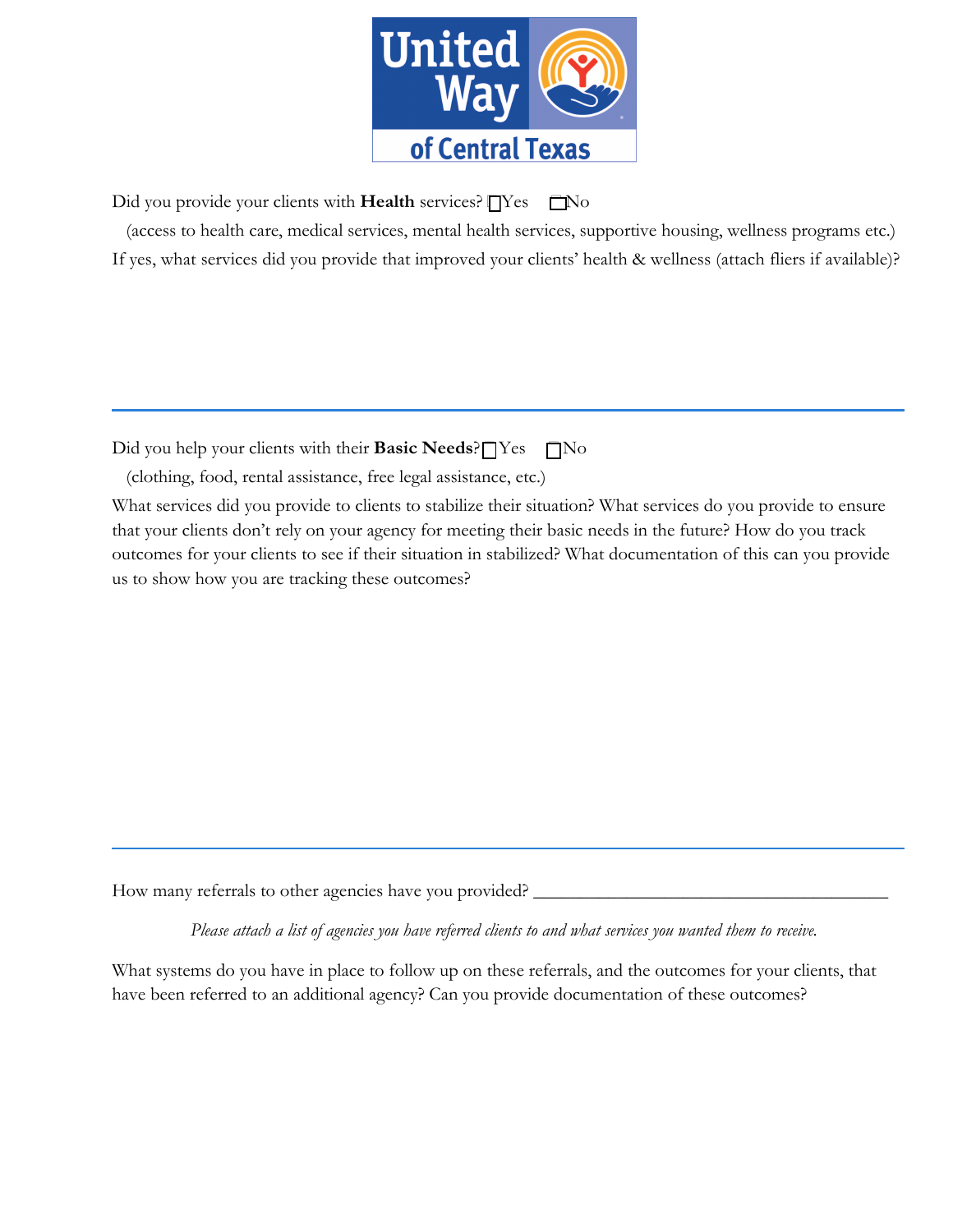

How many people were you NOT able to serve this quarter? Why not?  $\bigcap$ lack of funds  $\Box$  you don't provide the service they requested What service(s) were they looking for? \_\_\_\_\_\_\_\_\_\_\_\_\_\_\_\_\_\_\_\_\_\_\_\_\_\_\_\_\_\_\_\_\_\_\_\_\_\_\_\_\_\_\_\_\_\_\_\_\_\_\_\_\_ �you didn't know who to refer them to  $\Box$  they didn't qualify for your services Why didn't they qualify? \_\_\_\_\_\_\_\_\_\_\_\_\_\_\_\_\_\_\_\_\_\_\_\_\_\_\_\_\_\_\_\_\_\_\_\_\_\_\_\_\_\_\_\_\_\_\_\_\_\_\_\_\_\_\_\_\_\_\_\_\_\_\_\_  $\Box$ 

When you can't assist someone who comes to your organization for assistance, what do you do?

Do you use and/or refer clients to the United Way of Central Texas 211 Helpline?  $\Box$  Yes  $\Box$  No If no, why not?

What type and amount of training do you provide for your staff and/or volunteers that work with your clients (answering phones, providing referrals, one on one services, group classes/workshops, etc.)?

| Are you running a United Way of Central Texas workplace campaign? $\Box$ TYes $\Box$ No<br>Do you need assistance with your workplace campaign? $\Box$ Yes $\Box$ No |
|----------------------------------------------------------------------------------------------------------------------------------------------------------------------|
| Do you need volunteers at your agency for a short term $(1 \text{ hr} -1 \text{ day})$ project? $\Box$ Yes $\Box$ No                                                 |
| Do you need long term volunteers? $\Box$ Yes $\Box$ No                                                                                                               |
| Would you like your employees, stakeholders, volunteers, Board of Directors to volunteer with the United                                                             |

Way of Central Texas to do community projects?  $\Box$  Yes  $\Box$  No